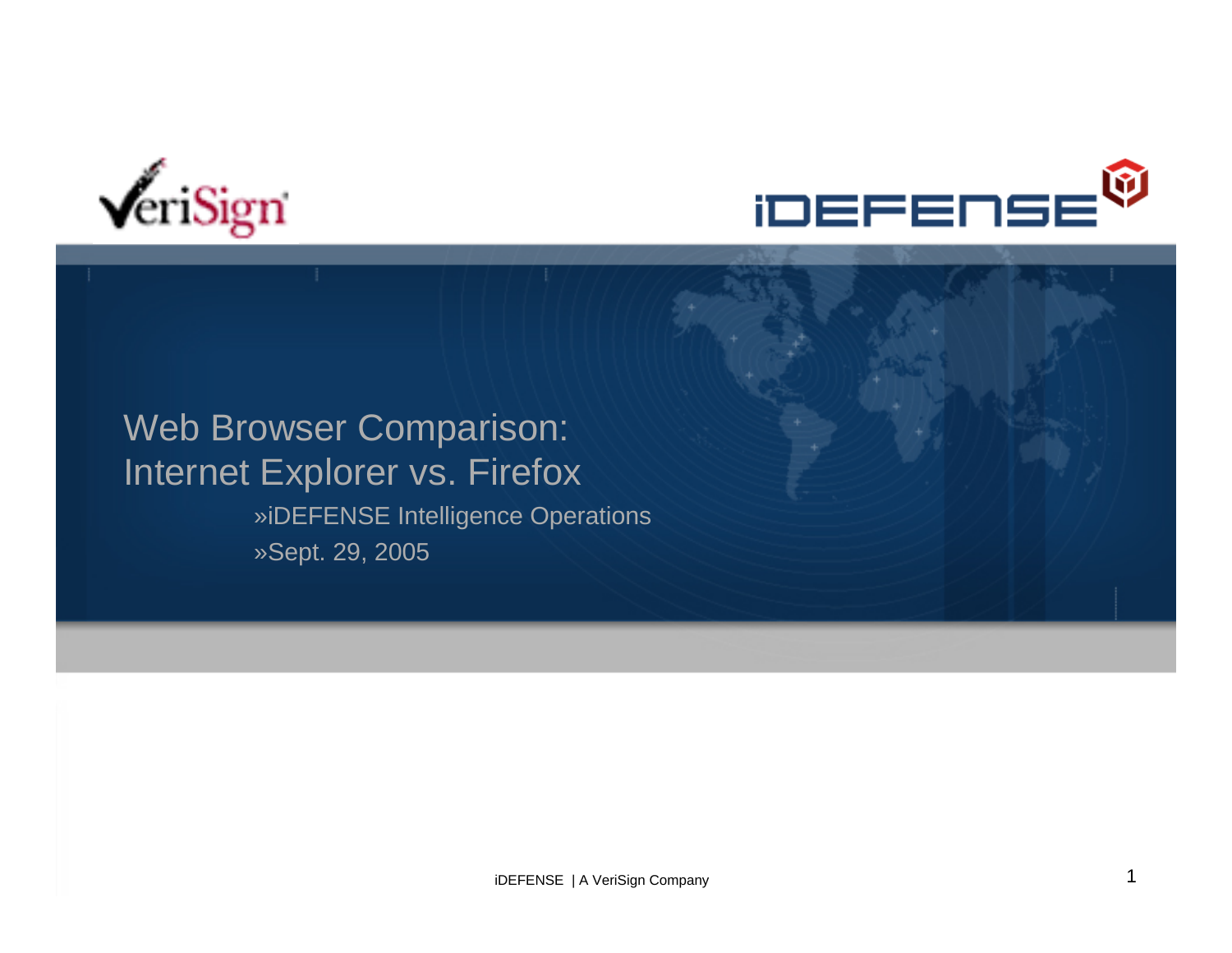## Agenda

- » About iDEFENSE
- » Internet Explorer vs. Firefox
	- $\mathcal{L}(\mathcal{L})$  Background, Functionality and User Base Information
		- Microsoft Internet Explorer, Mozilla Firefox
		- Release Timeline and Market Share Trends
	- **EXEGY Functionalities** 
		- IE, Firefox
	- **Security Overview** 
		- **Number of Vulnerabilities**
		- **Patching Methodology and Statistics**
	- Lab Tests
	- $\mathcal{L}_{\mathcal{A}}$  The Future
		- **EXPLOSE INTERTATE Explorer**
		- $\mathbb{R}^n$ Mozilla Firefox

#### »Recommendations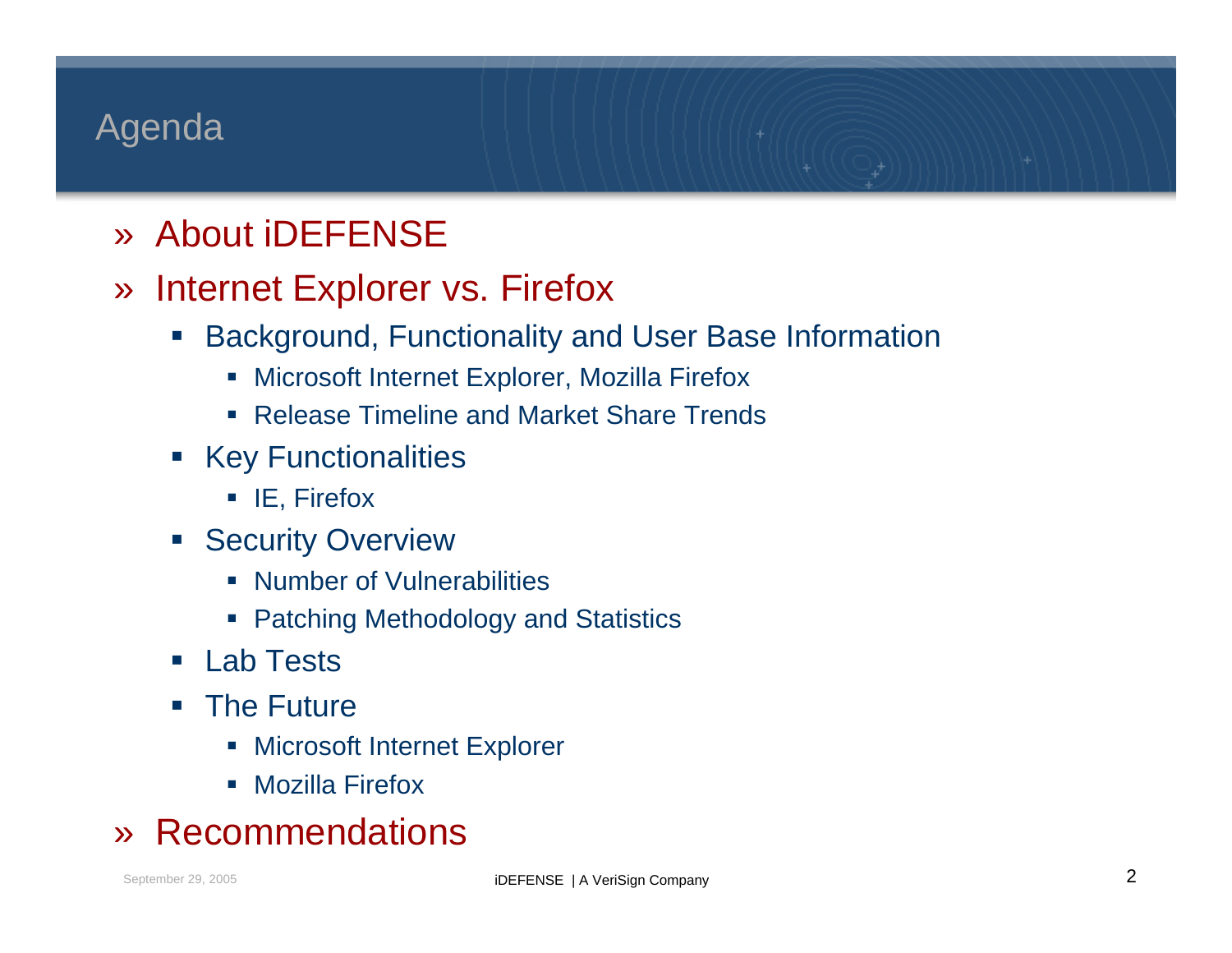## iDEFENSE Company Background

- » The Leading Security Intelligence Firm
- » Industry-Leading Services Offerings
	- $\mathcal{L}_{\mathcal{A}}$ Intelligence is all iDEFENSE does
- » Marquee Customer and Partner Base
	- $\mathcal{L}_{\mathcal{A}}$ Government, financial services, retail, telecom and others
- » Experienced Intelligence Teams
	- $\Box$ iDEFENSE Labs
	- $\Box$ Vulnerability Aggregation Team (VAT)
	- $\overline{\phantom{a}}$ Malicious Code (Malcode) Team
	- $\overline{\phantom{a}}$ Threat Intel Team
- » In Business Since 1998
- »Purchased by VeriSign in July 2005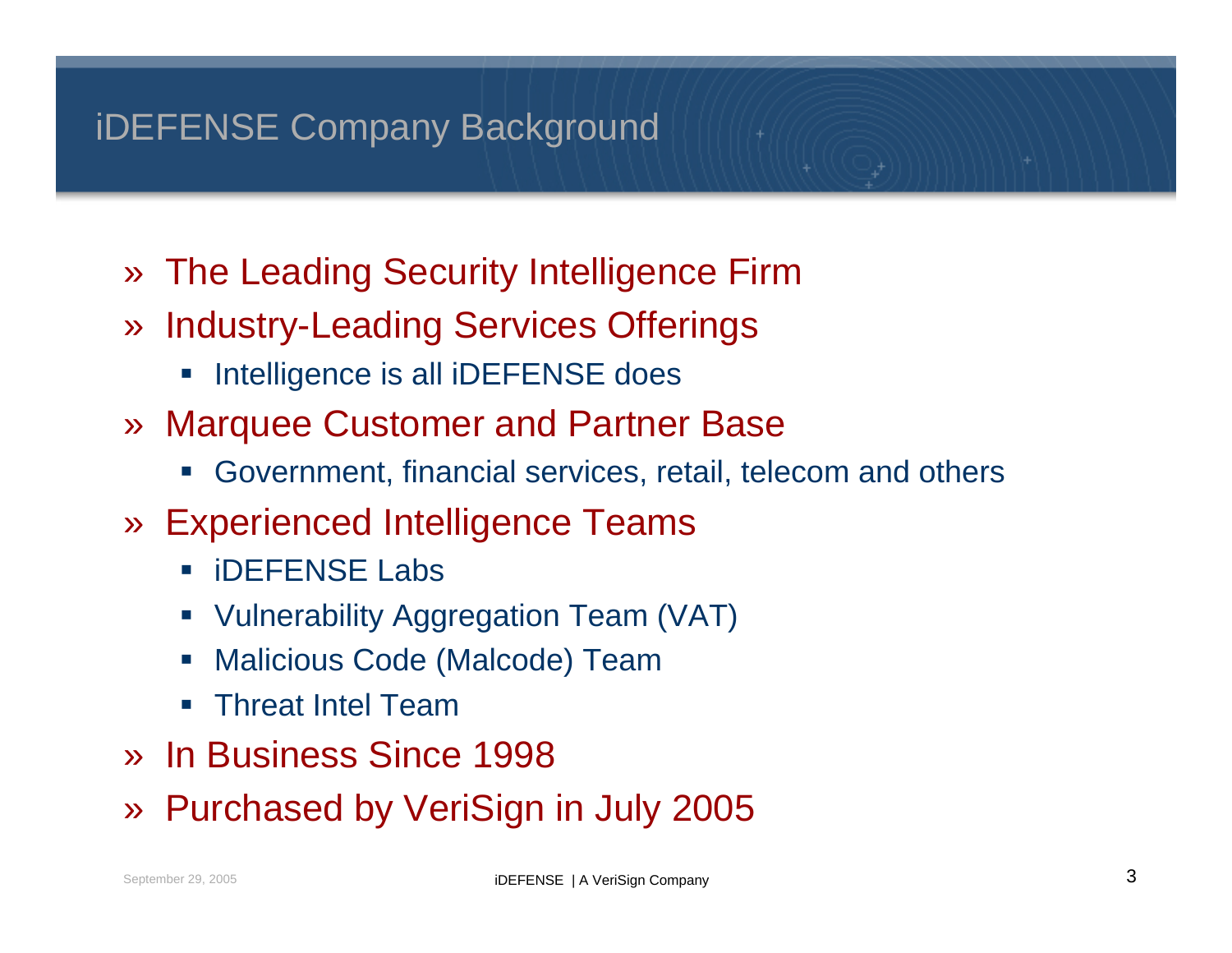## iDEFENSE Intelligence Services

## **Daily / Hourly Research Deliverables**

- » Comprehensive Vulnerability Feed
	- $\mathbb{R}^3$ Most comprehensive, timely, technical feed in the industry
- » iDEFENSE Exclusive Vulnerabilities
	- **200 contributors around the globe**
	- $\blacksquare$ Released to vendor and iDEFENSE customers only
	- $\overline{\phantom{a}}$  More than 90 iDEFENSE Exclusive vulnerabilities in the first half of 2005 alone
- » Malicious Code Research and Reporting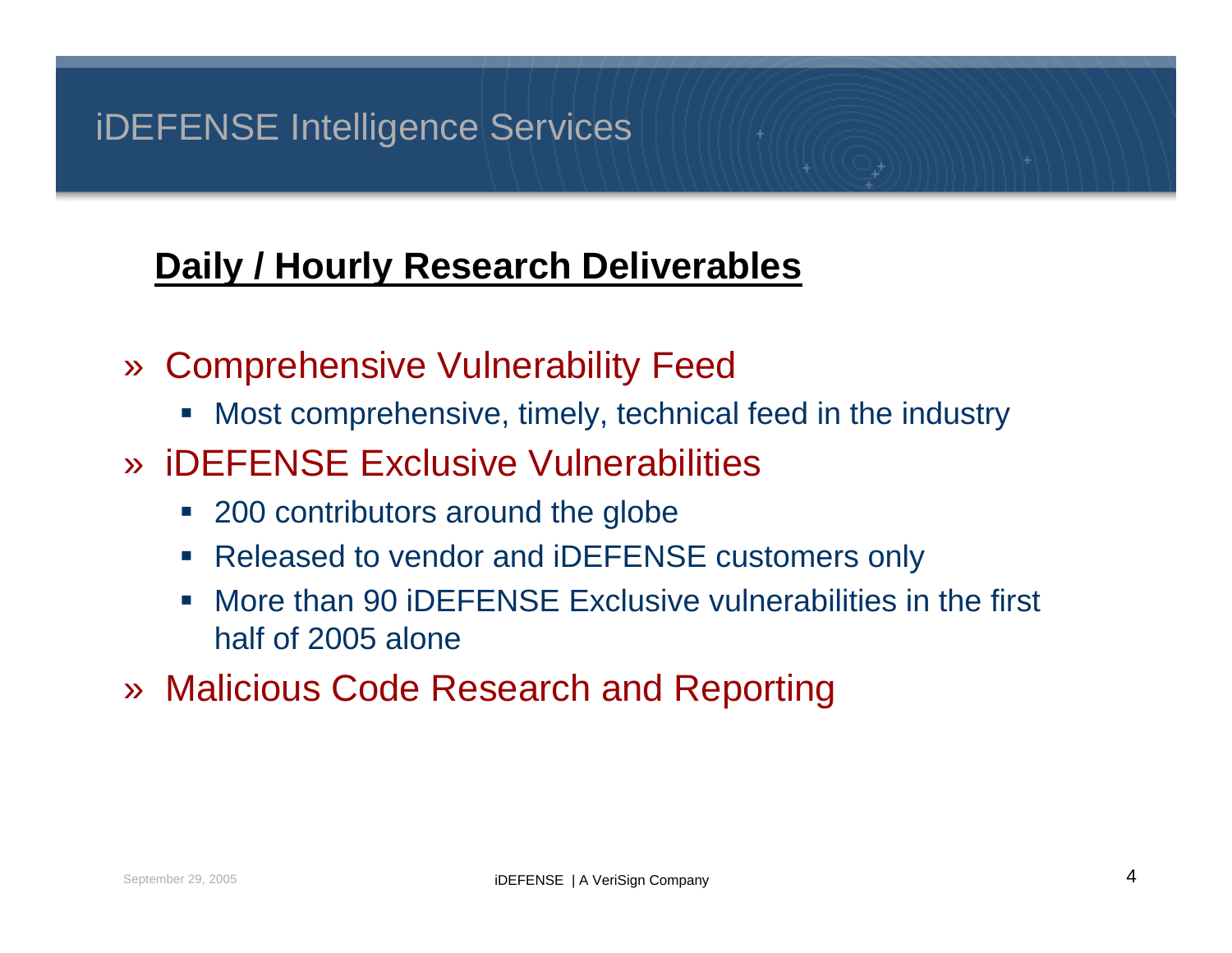## iDEFENSE Intelligence Services

## **Weekly / Semi-Monthly Research deliverables**

## » Weekly Threat Report

- $\mathcal{L}(\mathcal{L})$ Weekly compilation of worldwide threats
- $\mathcal{L}_{\mathcal{A}}$  Critical Infrastructure, State of the Hack, Cyber Crime, Terrorism and Homeland Security, Global Threat

## » iDEFENSE Topical Research Papers (25/year)

- $\mathcal{L}_{\mathcal{A}}$  Examples:
	- **Security of Enterprise Web-Based E-Mail Interfaces**
	- **Security Comparisons: Internet Explorer vs. Firefox**
	- **Phishing and Pharming: A Comparison**
	- г Mitigating the Threat from Keyloggers
- » Focused Threat Intelligence Reporting
	- Topics specific to individual customers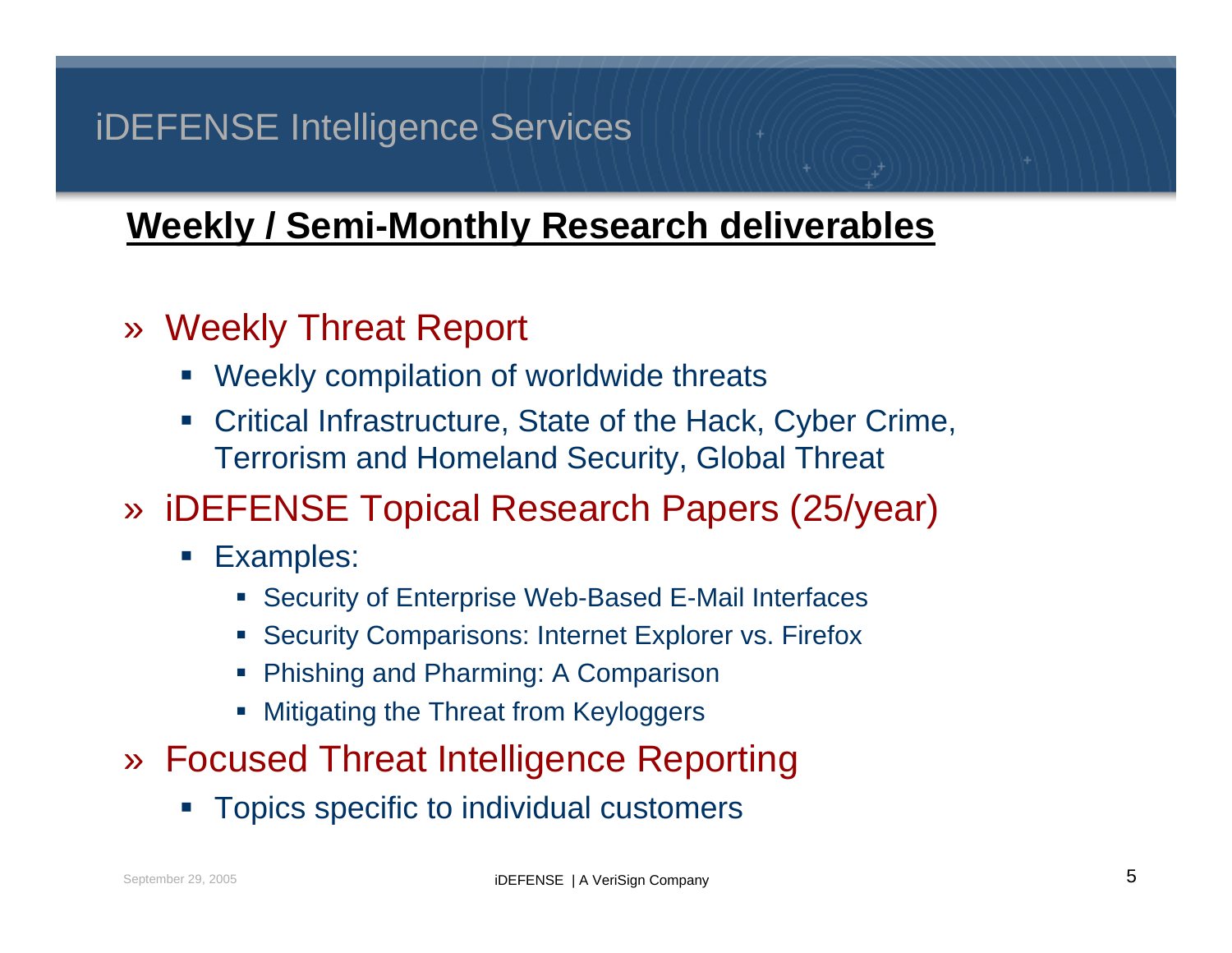## Background, Functionality and User Base

#### »Microsoft Internet Explorer

- $\mathcal{L}_{\mathcal{A}}$ Surpassed Netscape in popularity in the mid-1990s.
- $\mathcal{L}_{\mathcal{A}}$ Heavily integrated with Windows
- $\mathcal{C}$ **Familiarity**
- Т, Maintains the largest market share
- » Mozilla Firefox
	- $\overline{\phantom{a}}$ Project branched off from the original Mozilla browser
	- $\mathcal{L}_{\mathcal{A}}$ Extensible and open-source
	- $\overline{\phantom{a}}$ Browsing Simplicity
	- $\mathcal{L}_{\mathcal{A}}$ Pop-up Blocking
	- ×, Gaining in market share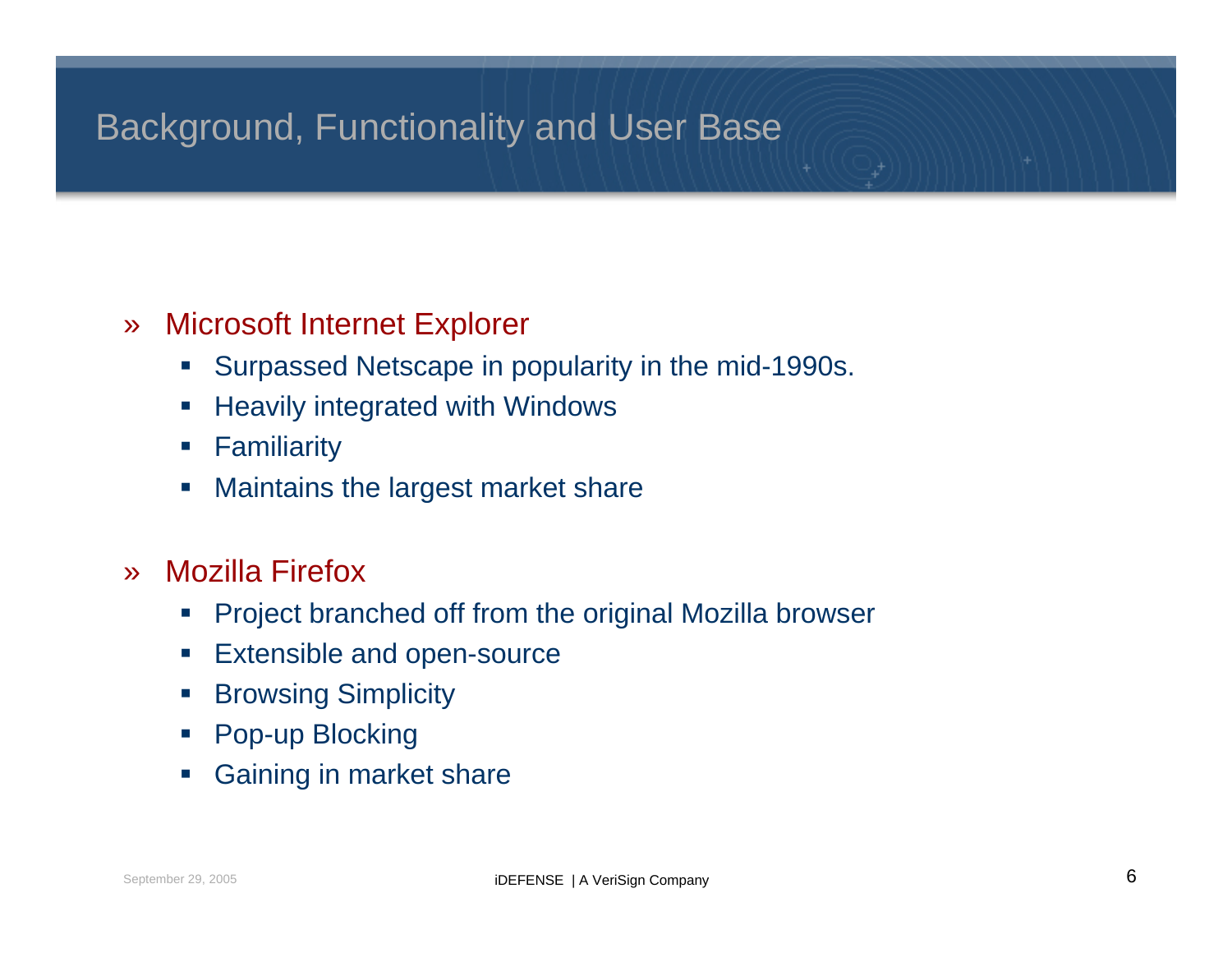#### **Timeline**

- » Release Timeline
	- $\bullet$  IE was released in 1995, but only security updates & service pack releases since 2001
	- • Firefox was released in late 2004, and is still fairly new to the market

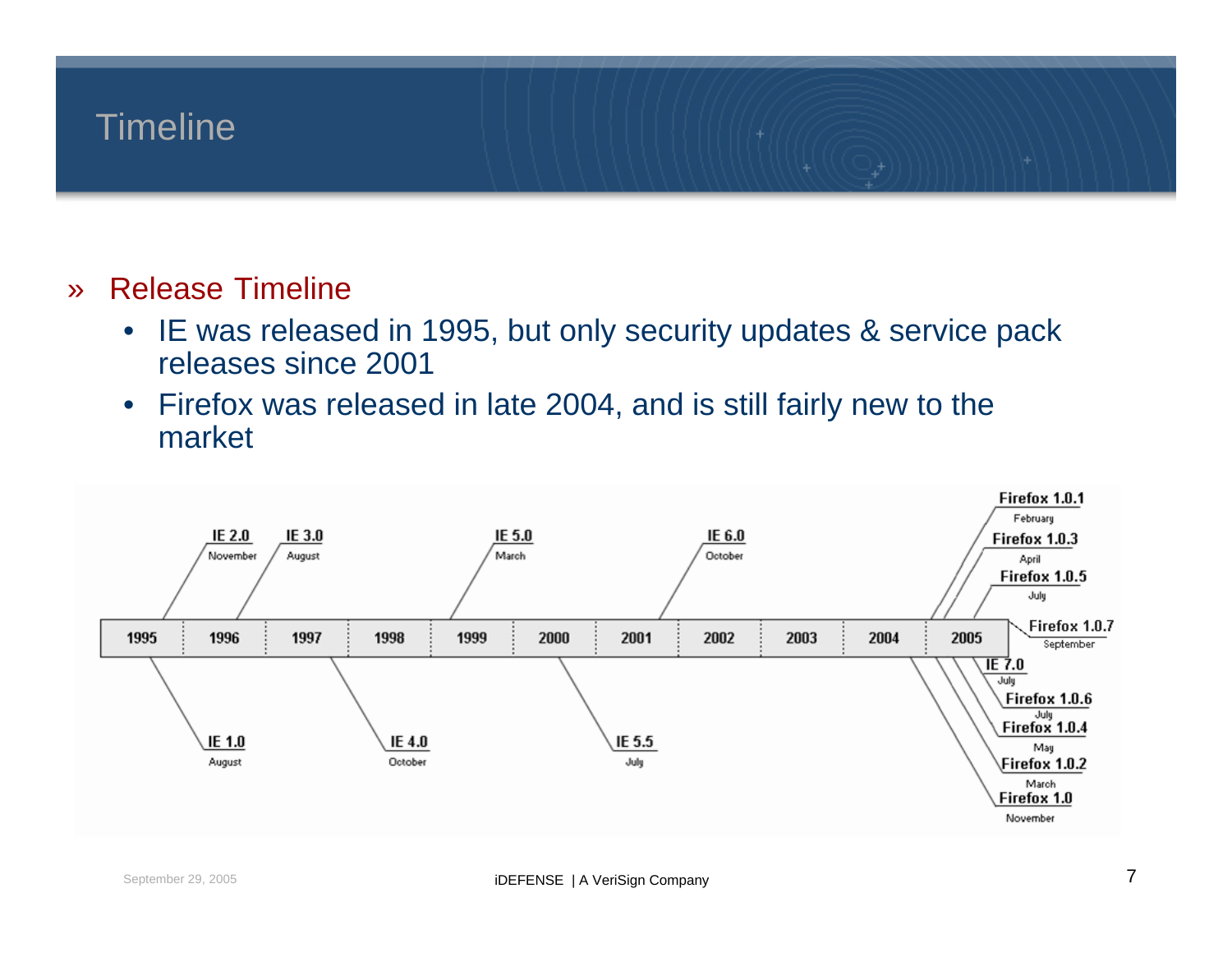## Market Share

- » Internet Explorer
	- Maintains largest market share
	- Availability
- » Firefox
	- Gaining market share
	- Fairly new **1998 Marshall Stage**



**Browser Market Share Trends(data from WebSideStory)**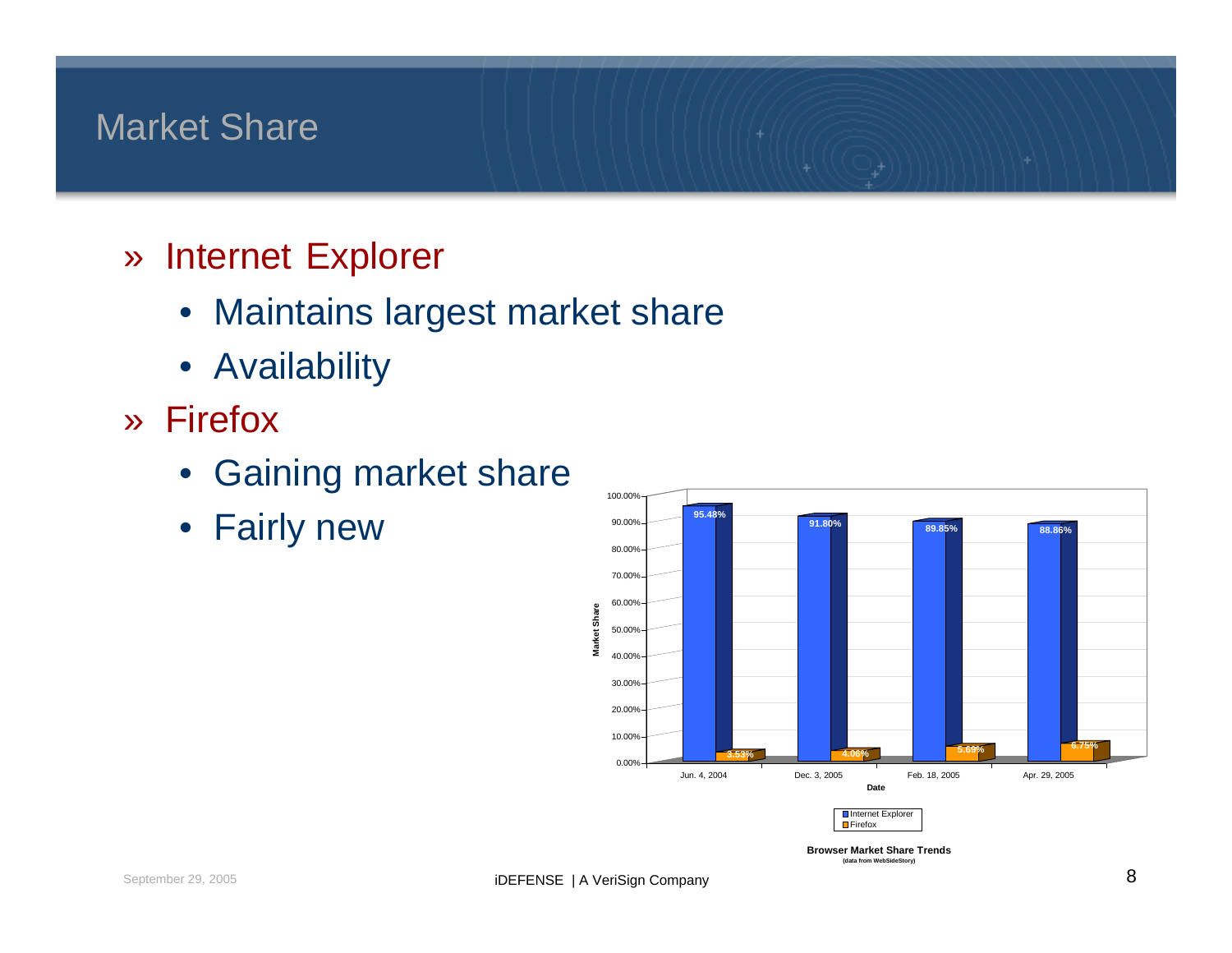## **Security Overview**

## » Total Vulnerabilities

- $\mathcal{L}_{\mathcal{A}}$ Microsoft Internet Explorer
- $\overline{\phantom{a}}$ Mozilla Firefox
- $\mathcal{L}_{\mathcal{A}}$ **Trends**
- $\mathcal{L}_{\mathcal{A}}$ Could be misleading

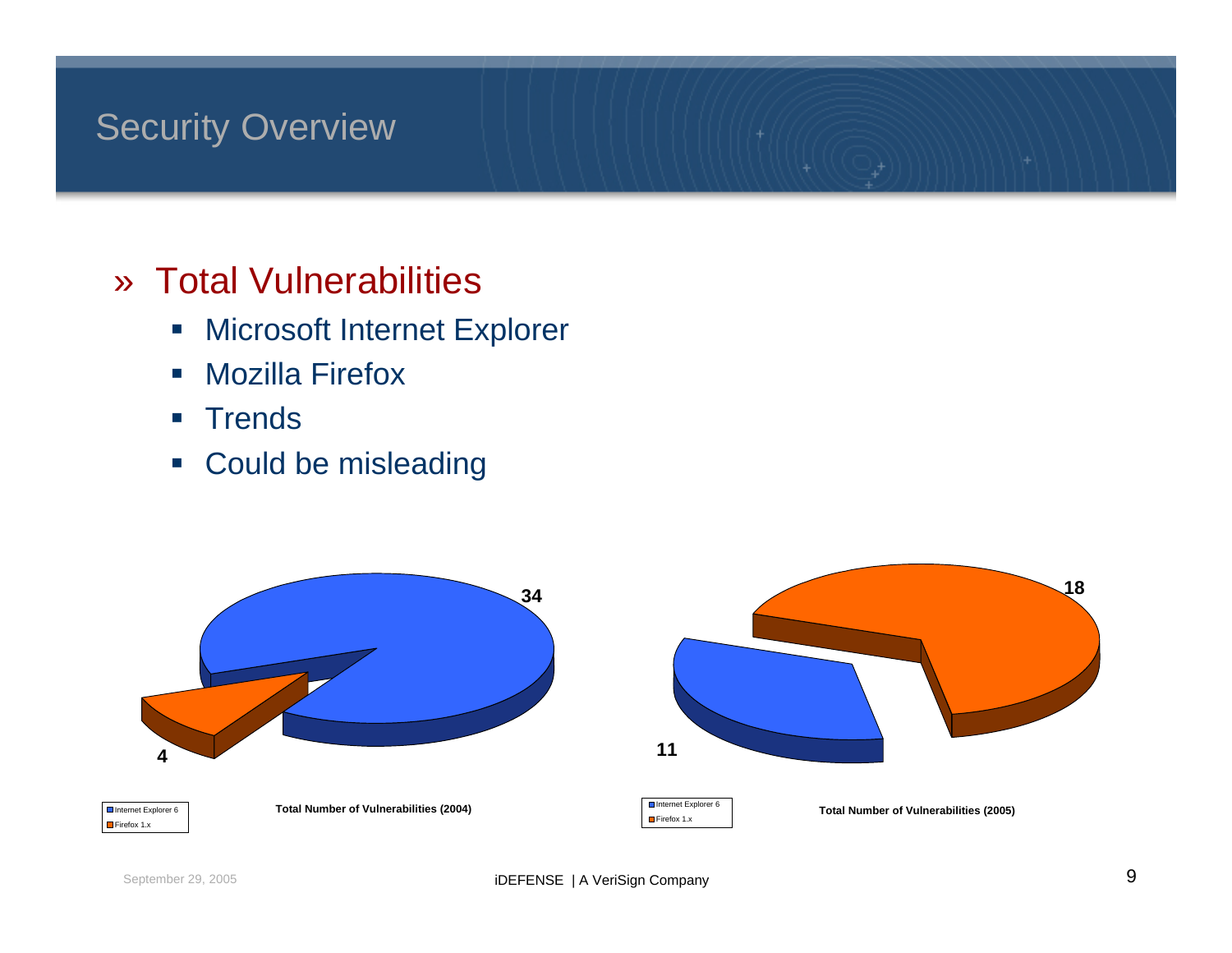### Security Overview

- » Total Vulnerabilities
	- **Vulnerability Severity**
	- $\overline{\mathcal{L}}$ Higher Severity vs. Lower Severity



**Vulnerability Severity Comparison**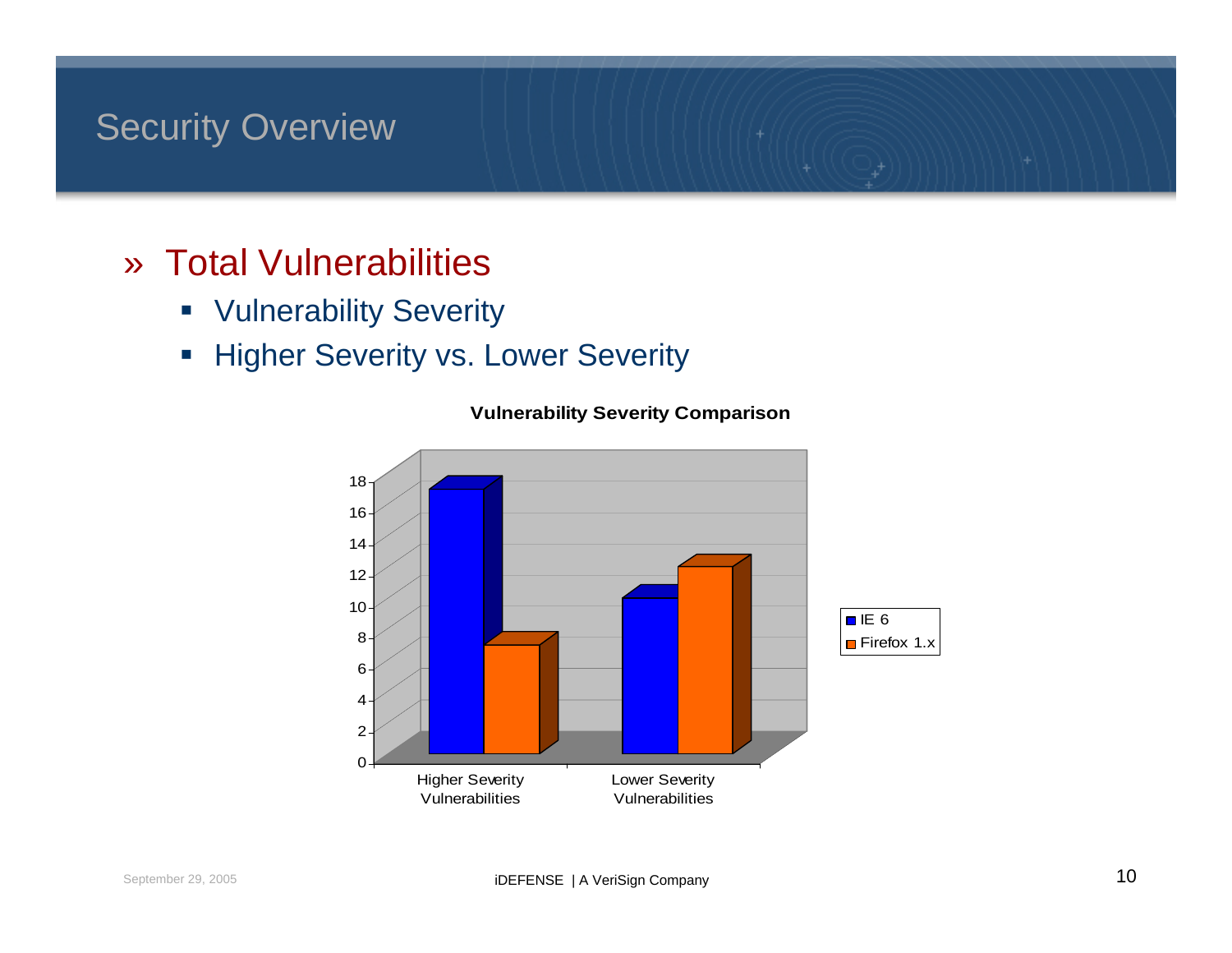- » 2003: Massive Increase in Trojans Targeting IE
- » Numerous High Profile Exploits of IE
	- **IIS/Scob Incident**
	- **Adware / Spyware attacks**
- » Firefox Mozilla
	- $\mathcal{L}_{\mathcal{A}}$ Only one malicious code to date, Borotob.F Trojan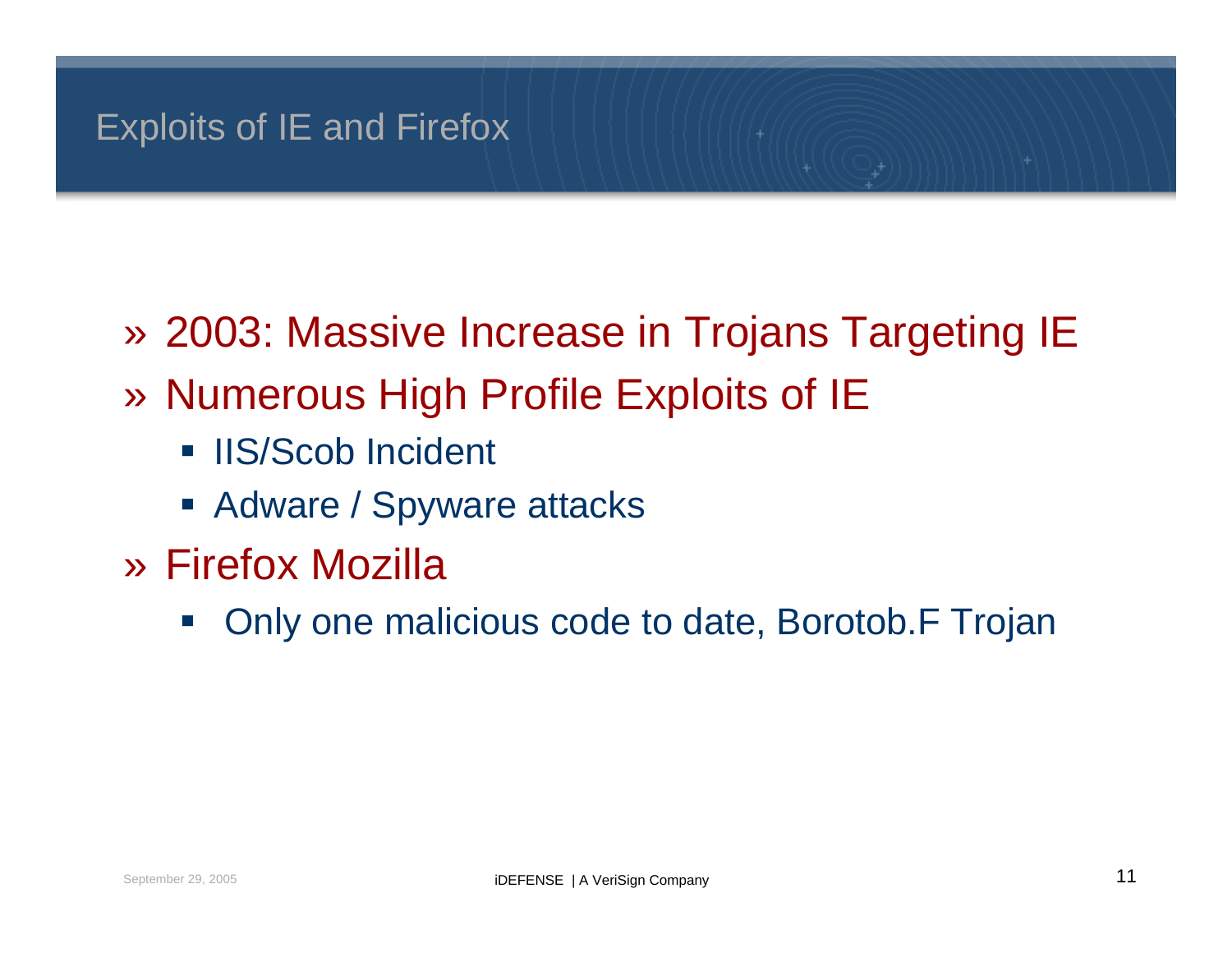## Security Overview

- » Patch Methodology
	- IE Automatic updates and patch executables
	- $\overline{\phantom{a}}$ Firefox – Update feature with new releases
- » Patch Statistics
	- $\blacksquare$  IE Time to patch and patch status
	- $\overline{\Box}$ Mozilla Firefox – Time to patch and patch status

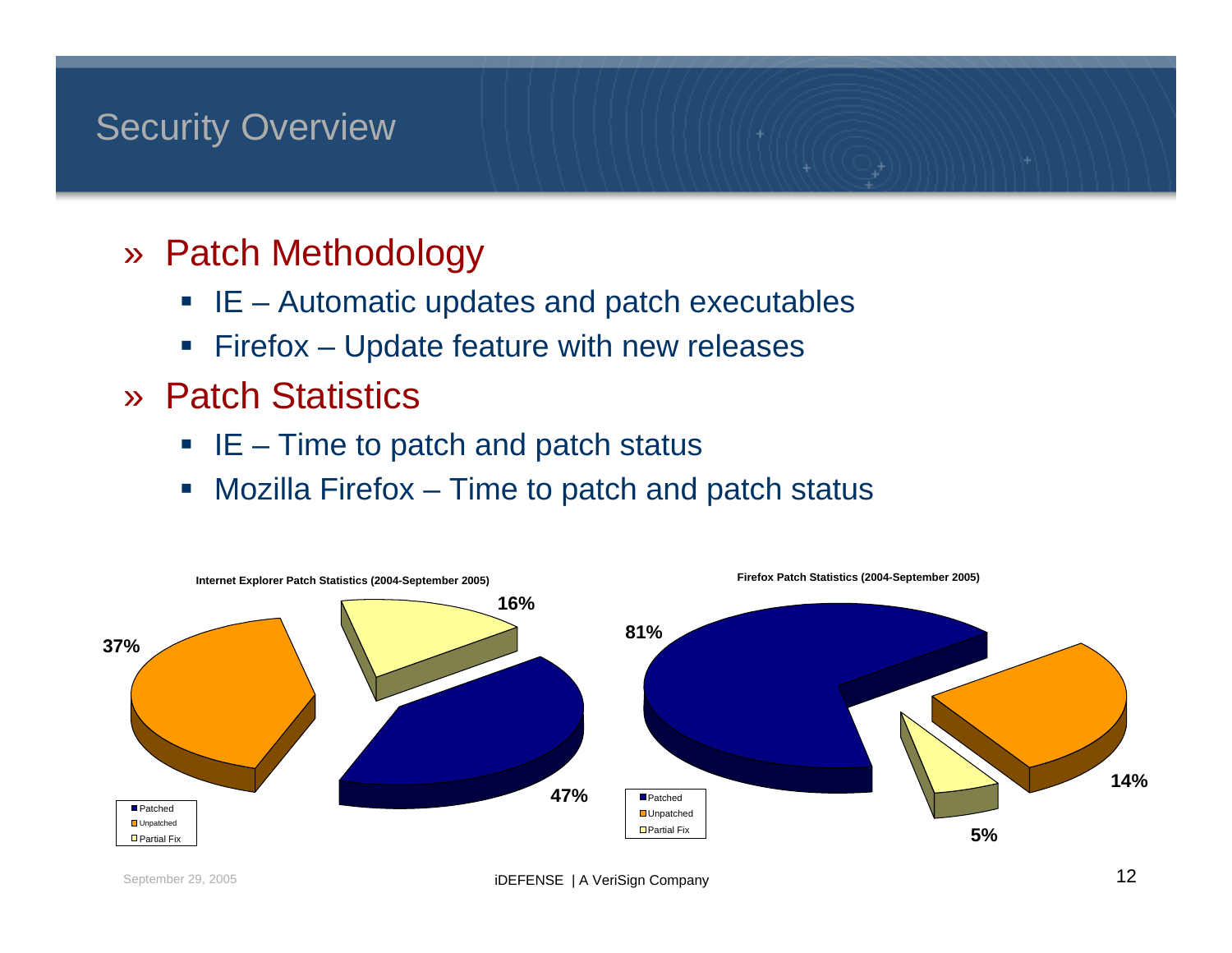## Lab Tests

- » Purpose of Experiment
	- $\mathcal{L}_{\mathcal{A}}$ What's the impact on Windows when IE is removed?
	- $\mathcal{L}_{\mathcal{A}}$ Explanation of methodology

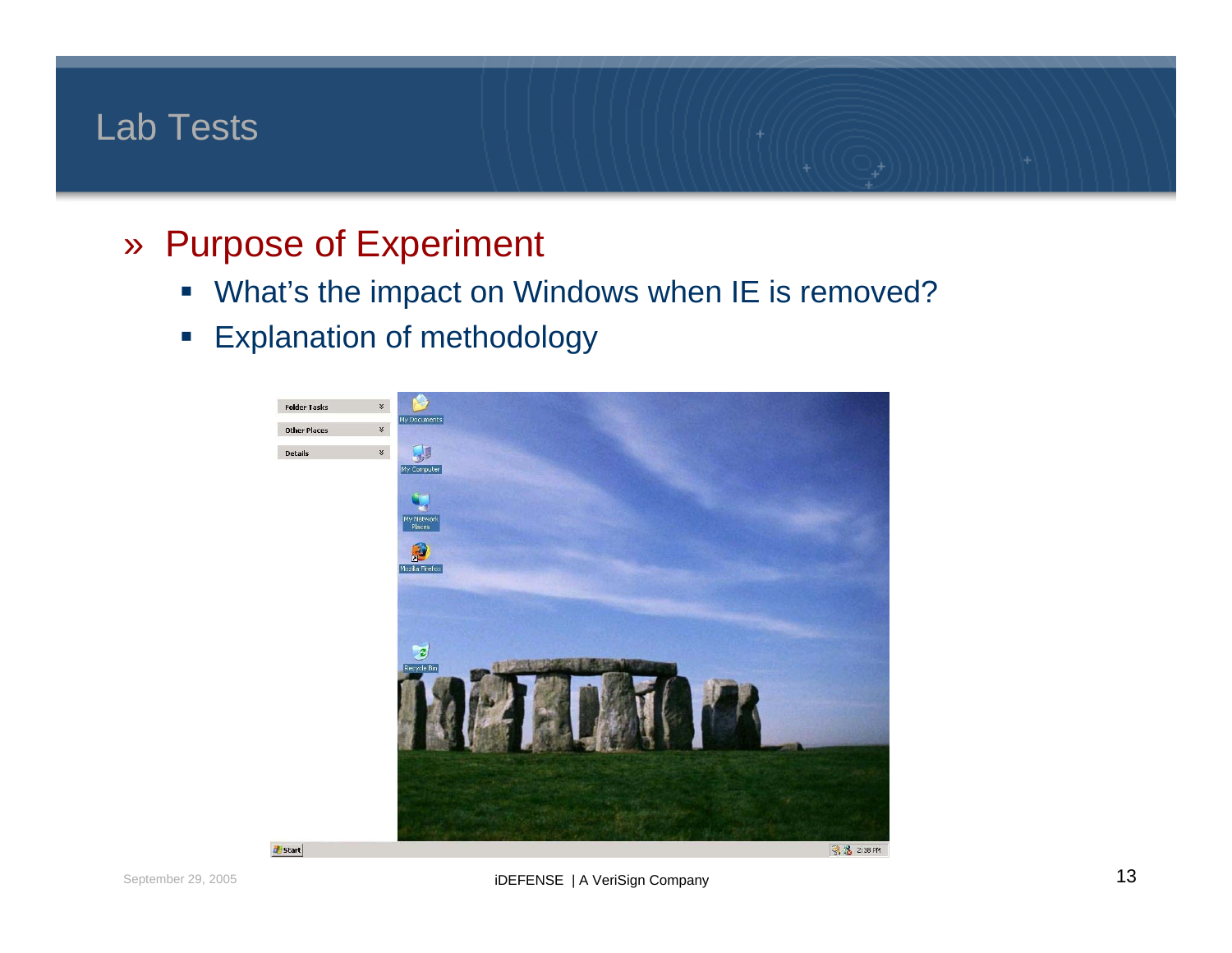## Lab Tests

# » Results

- "Add/Remove Windows Components" will not fully remove IE
- **Programs affected**
- **Explanation of reliance on removed Dynamic** Linked Libraries (DLL)
- Results of restoration of some DLLs
- » Conclusion
	- **Importance of Internet Explorer to key functionality**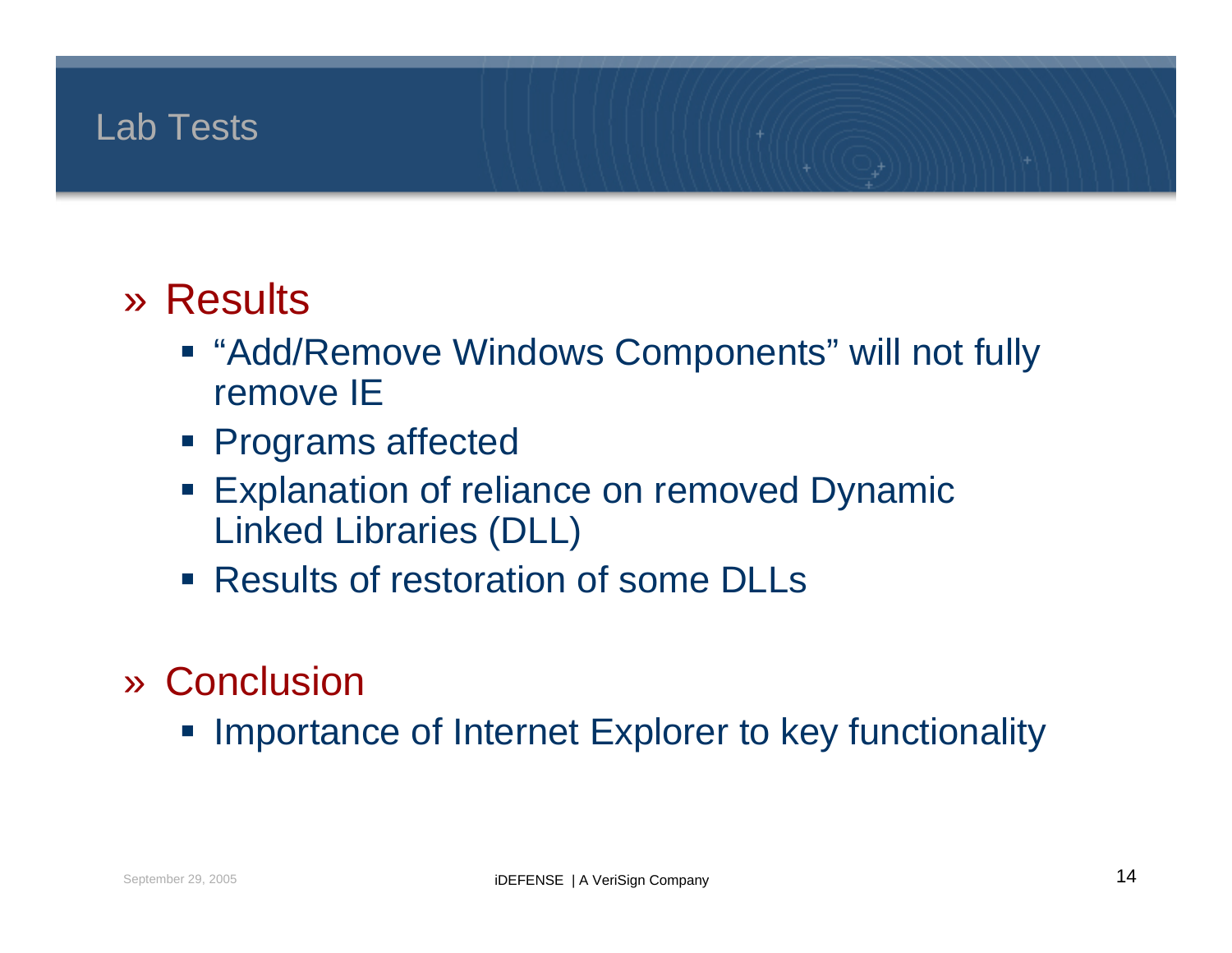## The Future

- » Internet Explorer 7.0
	- $\Box$  Notable features
		- **Enhanced security**
	- $\mathcal{L}_{\mathcal{A}}$ Beta release - Summer of 2005
	- $\mathcal{L}_{\mathcal{A}}$ Support for Windows 2000?

## » Mozilla Firefox 1.1

- $\overline{\phantom{a}}$ Availability
- $\mathcal{L}_{\mathcal{A}}$ Features
- $\Box$ Bug reporting
- » Netscape 8.0
	- $\overline{\phantom{a}}$ New competitor
	- $\mathcal{C}^{\mathcal{A}}$ Features
	- $\overline{\phantom{a}}$ Integration of IE and Firefox engines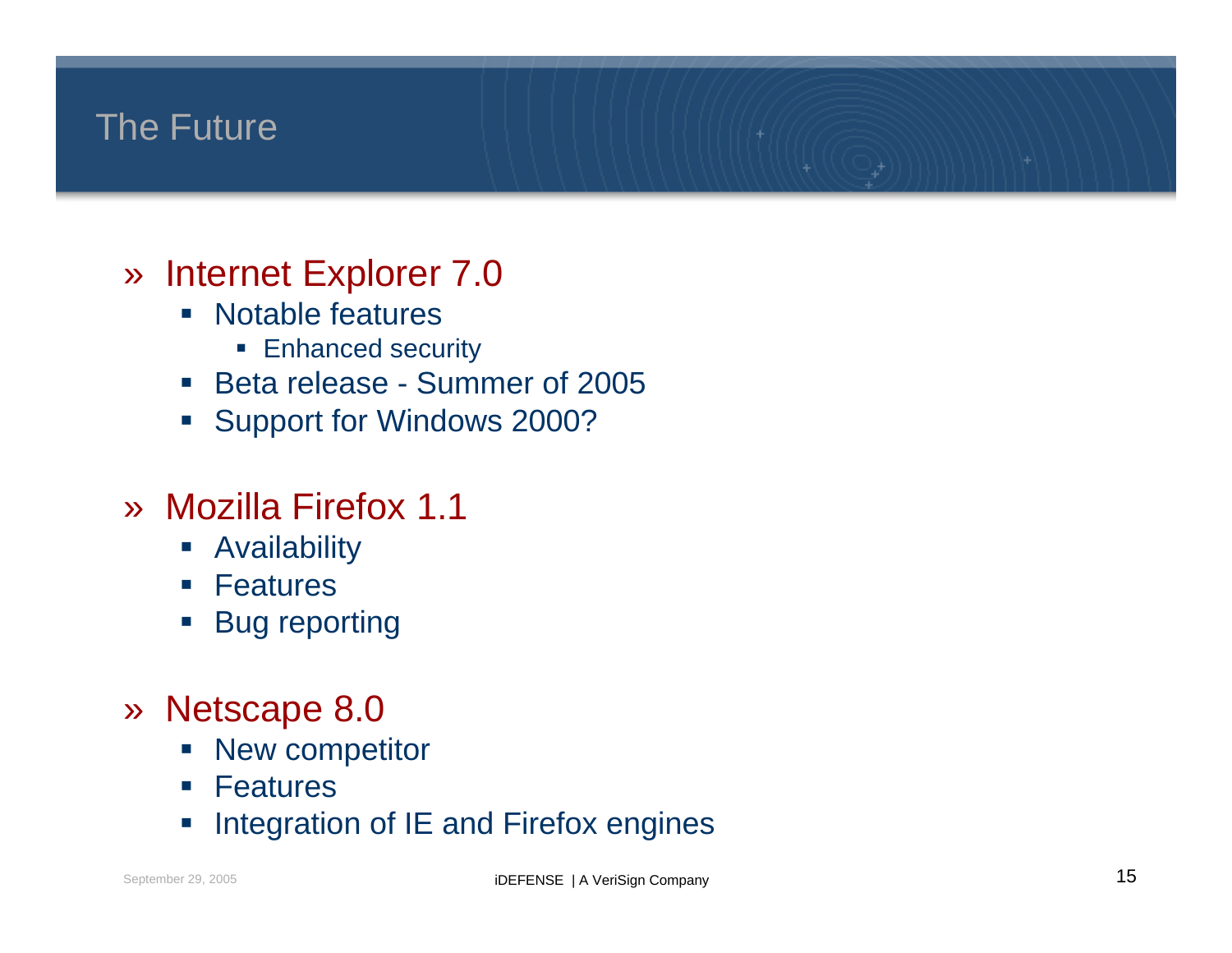## Recommendations

#### »**Interoperability**

- $\overline{\phantom{a}}$ Microsoft support for Windows 2000 and Internet Explorer 6
- $\mathcal{L}_{\mathcal{A}}$ Firefox's deliberate lack of ActiveX support
- $\blacksquare$  Firefox's strict adherence to W3C markup (page rendering) standards
- » Security
	- $\Box$  Microsoft Internet Explorer 7
		- **Prevention of phishing and other fraud scams**
		- г More secure coding practices
	- $\Box$  Mozilla Firefox
		- Market share increase will result in more research into Firefox's code
			- **•** Vulnerabilities
			- п Malicious Code